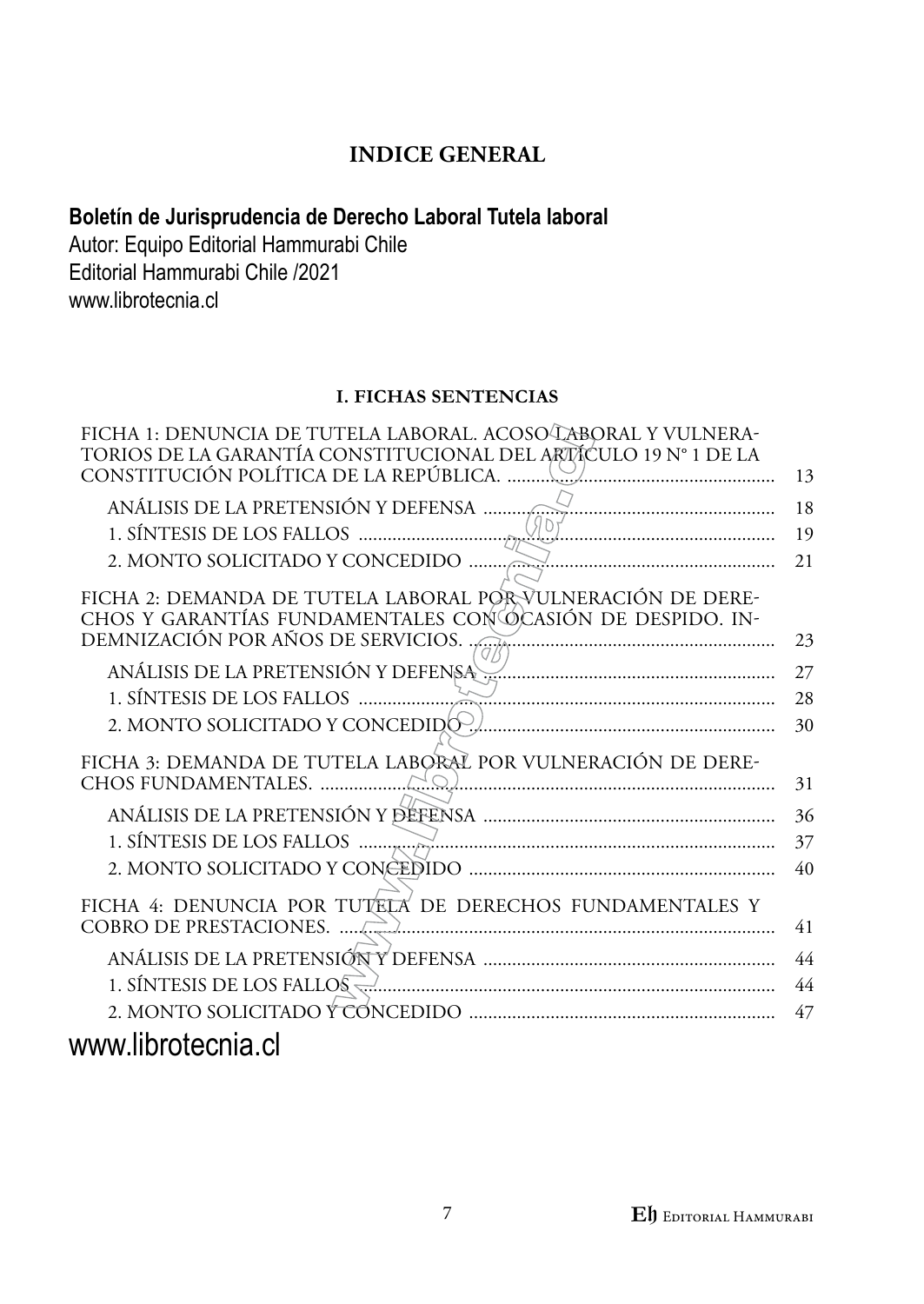| FICHA 5: DENUNCIA DE TUTELA POR VULNERACIÓN DE DERECHOS FUN-<br>DAMENTALES CON OCASIÓN DE SU DESPIDO CON INDEMNIZACIÓN DE                                                                  | 49 |
|--------------------------------------------------------------------------------------------------------------------------------------------------------------------------------------------|----|
|                                                                                                                                                                                            |    |
|                                                                                                                                                                                            | 52 |
|                                                                                                                                                                                            | 53 |
|                                                                                                                                                                                            | 56 |
| FICHA 6: DENUNCIA POR VULNERACIÓN DE DERECHOS FUNDAMENTA-<br>LES CON OCASIÓN DEL DESPIDO, NULIDAD DEL DESPIDO Y COBRO DE                                                                   | 57 |
| ANÁLISIS DE LA PRETENSIÓN Y DEFENSA MARIEMAN EN EL EL EL EL PRETENSIÓN Y DEFENSA                                                                                                           | 60 |
|                                                                                                                                                                                            | 61 |
|                                                                                                                                                                                            | 63 |
| FICHA 7: TUTELA POR INFRACCIÓN DE DERECHOS FUNDAMENTALES<br>CON OCASIÓN DEL DESPIDO, COBRO DE PRESTACIONES LABORALES, NU-                                                                  | 65 |
|                                                                                                                                                                                            |    |
|                                                                                                                                                                                            | 69 |
|                                                                                                                                                                                            | 69 |
|                                                                                                                                                                                            | 73 |
| FICHA 8: DENUNCIA EN PROCEDIMIENTO DE TUTELA LABORAL POR VUL-<br>NERACIÓN DE DERECHOS FUNDAMENTALES CON OCASIÓN DEL DESPI-<br>DO, NULIDAD DEL DESPIDO, COBRO DE PRESTACIONES Y DECLARACIÓN | 75 |
|                                                                                                                                                                                            |    |
|                                                                                                                                                                                            | 80 |
|                                                                                                                                                                                            | 81 |
|                                                                                                                                                                                            | 83 |
| FICHA 9: TUTELA DE DERECHOS FUNDAMENTALES Y EN SUBSIDIO DE<br>DESPIDO INJUSTIFICADO, EN AMBOS CASOS CON COBRO DE PRESTACIO-                                                                |    |
|                                                                                                                                                                                            | 85 |
|                                                                                                                                                                                            | 88 |
|                                                                                                                                                                                            | 89 |
|                                                                                                                                                                                            | 92 |
| www.librotecnia.cl                                                                                                                                                                         |    |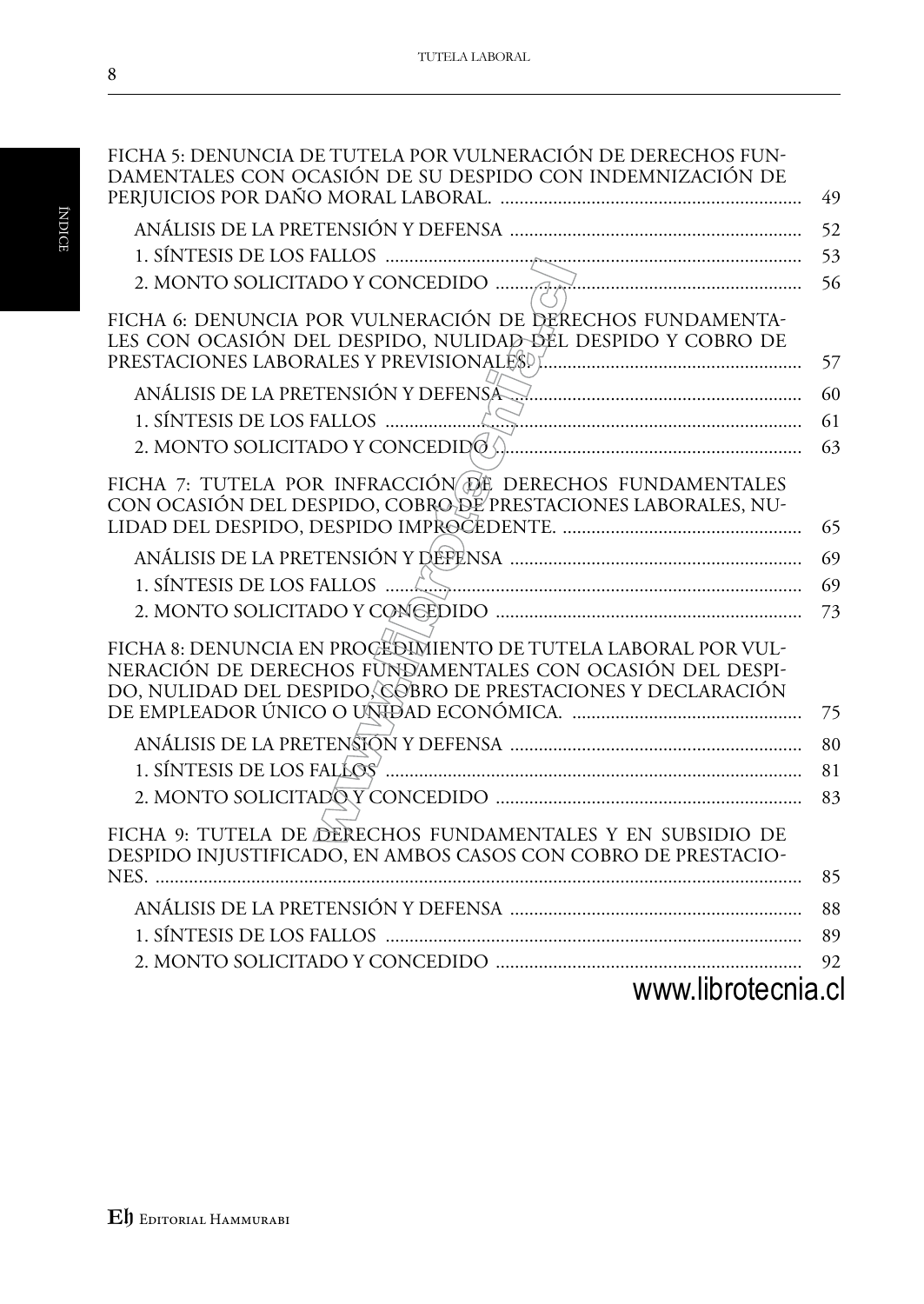| RECHOS DURANTE LA RELACIÓN LABORAL, RECONOCIMIENTO DE RE-<br>LACIÓN LABORAL DE CARÁCTER INDEFINIDO, SUBTERFUGIO LABORAL,<br>COBRO DE COTIZACIONES PREVISIONALES, DE SALUD Y DEMÁS PRESTA- |     |
|-------------------------------------------------------------------------------------------------------------------------------------------------------------------------------------------|-----|
| CIONES.                                                                                                                                                                                   | 93  |
|                                                                                                                                                                                           | 98  |
|                                                                                                                                                                                           | 98  |
|                                                                                                                                                                                           | 103 |
| FICHA 11: DEMANDA DE TUTELA DE DERECHOS FÚNDAMENTALES, DESPI-                                                                                                                             | 105 |
|                                                                                                                                                                                           | 108 |
|                                                                                                                                                                                           | 109 |
|                                                                                                                                                                                           | 112 |
| FICHA 12: DEMANDA LABORAL EN PROCEDIMIENTO DE TUTELA DE DERE-                                                                                                                             | 113 |
| ANÁLISIS DE LA PRETENSIÓN Y DEFENSA <u>Marian Alexandra III. (m. 191</u>                                                                                                                  | 115 |
|                                                                                                                                                                                           | 116 |
|                                                                                                                                                                                           | 121 |
|                                                                                                                                                                                           |     |
|                                                                                                                                                                                           |     |
| <b>II. SENTENCIÁS CORTE SUPREMA</b>                                                                                                                                                       |     |
| SENTENCIA 1. ANA VILLAGRÁN BARRIOS Y MARÍA ÁLVAREZ DAIRE CONTRA                                                                                                                           | 125 |
|                                                                                                                                                                                           |     |
| SENTENCIA 2. RODRIGO MARCELO CASTRO ASENCIO CONTRA COLGATE                                                                                                                                | 129 |
| SENTENCIA 3. ALBERTO LUIS ROIO GODOY CONTRA FUNDACIÓN EDUCA-                                                                                                                              | 133 |
| SENTENCIA 4. CONSTANZA FÉRNANDA ASTORGA LIZAMA CONTRA DI-                                                                                                                                 | 137 |
| SENTENCIA 5. JUAN JOSÉ ORMEÑO ORMEÑO CONTRA EJÉRCITO DE                                                                                                                                   | 143 |
| SENTENCIA 6. CLAUDIO RUBÉN OPAZO MARDONES CONTRA IDEAL                                                                                                                                    | 147 |
| SENTENCIA 7. PATRICIO OMAR OSORIO LÓPEZ CONTRA EMPRESA DE LOS<br>www.librotecnia.cl                                                                                                       | 151 |

ÍNDICE

**E**h Editorial Hammurabi